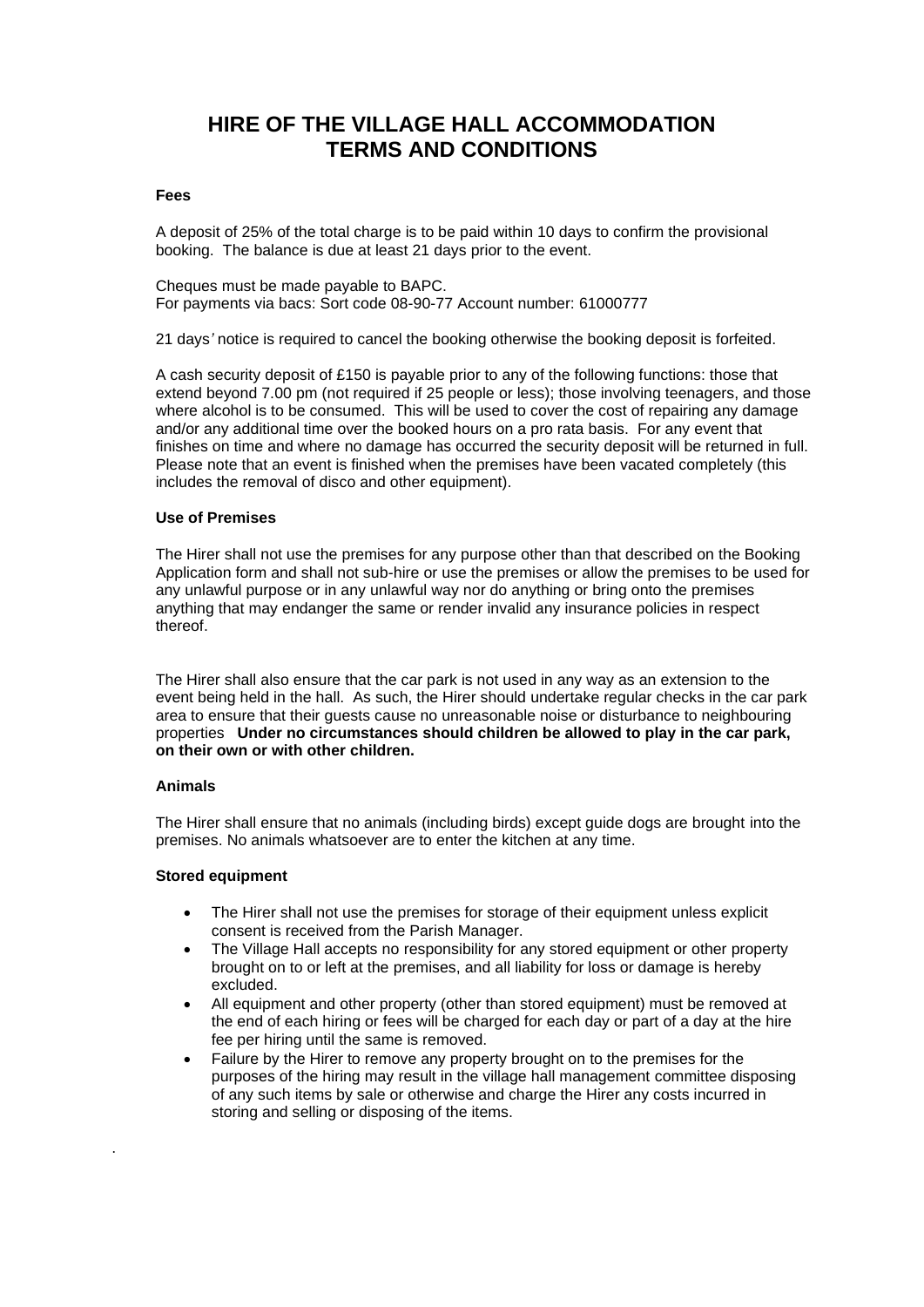## **Opening and Closing**

The Premises Officer will open the room in time for the start of your booking. Access will not be permitted until 15 minutes before and after the start of your booking, where you will be required to clean high contact points. This regime has been in place since the start of the Covid pandemic. A cleaning schedule must be signed each time after cleaning. This time is not chargeable.

The required number of tables and chairs will be made available for you to arrange. You must include setting up and cleaning time within the time that you have booked.

The Hirer or a named representative must be on the premises during the function. The Hirer will need to start closing the event 30 minutes before the end of the booked time to allow for clearing up. Hirers must vacate the premises by the end of the booked time.

At the end of the booking, you are required to wash and put away any Village Hall crockery used and to remove any leftover food items.

In accordance with the Parish Council's Premises Licence no booking can be extended beyond 11.30 pm. We would also ask hirers to make attendees aware of the need to leave the premises as quietly as possible, car doors banging and loud talking in the car park are disturbing to residents. To ensure compliance with the Parish Council's Premises Licence the car park must be vacated by 11.45 pm.

### **Consumption of Alcohol**

Alcohol may only be sold on the Village Hall site if an approved license has been granted by the Licensing Authority (Harborough District Council).

The selling of alcohol must cease by 11 pm or 30 minutes before the end of the booking, whichever is the earlier. There will then be 30 minutes drinking up and clearing away time. No drinks may be consumed after 11.30 pm. The selling of alcohol is not permissible for events aimed primarily at under 18-year-olds.

### **Discos and Parties**

Dry ice/smoke effect apparatus is not allowed due to smoke activating the fire alarm system.

Helium balloons are not allowed. If they are released, they may get tangled in the fans. They may also come down during the night and activate the alarm system.

Adult discos are permitted only in the Broughton Hall.

The stage may only be used for public speaking, entertainment or discos. It is not to be used for trading.

#### **Sound Limiter**

Where live amplified music is to be played, it is the Hirer's responsibility to ensure that the Disco Operator/Band Leader is made aware that a sound limiter is in place in the Broughton Hall.

At the beginning of the booking, the Premises Officer will provide instructions on the correct use of the sound limiter. The designated socket linking to the sound limiter must be used. All other sockets will be disabled. If the limiter shuts down the music, it can be reset using the key provided.

Amplification equipment must be connected to the power points in the Hall. Any attempts to override the sound limiter will result in the security deposit being forfeited.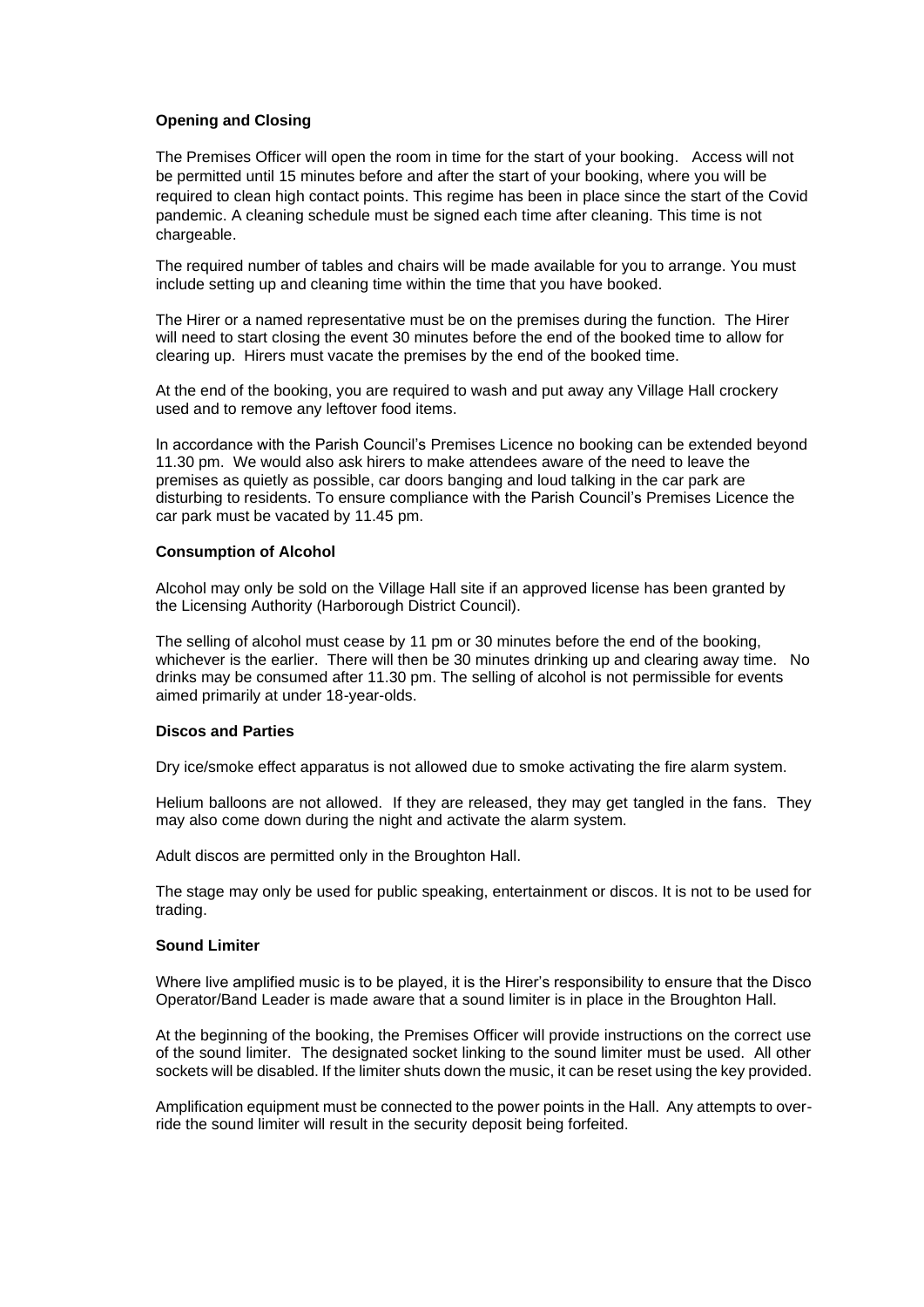## **Smoking**

Smoking, including electronic cigarettes, is not permitted in any area of the Village Hall site.

The Hirer shall, and shall ensure that the Hirer's invitees, comply with the prohibition of smoking in public places provisions of the Health Act 2006 and regulations made thereunder. Any person who breaches this provision shall be asked to leave the premises.

#### **Explosives and flammable substances**

The hirer shall ensure that: (a) Highly flammable substances are not brought into, or used in any part of the premises and that (b) No internal decorations of a combustible nature (e.g., polystyrene, cotton wool) shall be erected without the consent of the management committee. No decorations are to be put up near light fittings or heaters.

### **Heating**

The Hirer shall ensure that no unauthorised heating appliances shall be used on the premises when open to the public without the consent of the management committee. Portable Liquefied Propane Gas (LPG) heating appliances shall not be used.

### **Fly posting**

The Hirer shall not carry out or permit fly posting or any other form of unauthorised advertisements for any event taking place at the premises and shall indemnify and keep indemnified each member of the village hall's management committee accordingly against all actions, claims and proceedings arising from any breach of this condition. Failure to observe this condition may lead to prosecution by the local authority.

#### **Chewing Gum**

No chewing gum is permitted in any of the Village Hall accommodation.

### **Candles/Incense**

The burning of candles and/or incense (apart from candles on a celebration cake) is not permitted in any area of the Village Hall or The Cottage.

#### **Events involving young people under 18 years**

Where an event is aimed primarily at young people under the age of 18, one adult must be present for every 12 young people. The selling of alcohol is not permissible for such events.

The name, address and contact telephone number of each nominated adult must be provided to the Parish Council Office 21 days before the event.

The Hirer is responsible for ensuring that no alcohol is brought onto the premises.

#### **Childcare Act 2006**

The Hirer shall ensure that any activities for children under eight years of age comply with the provisions of the Childcare Act 2006 and the Safeguarding Vulnerable Groups Act 2006 and only fit and proper persons who have passed the appropriate Criminal Records Bureau checks should have access to the children. Checks may also apply where children over eight and vulnerable adults are taking part in activities. The Commercial Hirer shall provide the village hall management committee with a copy of their CRB check and Child Protection Policy on request.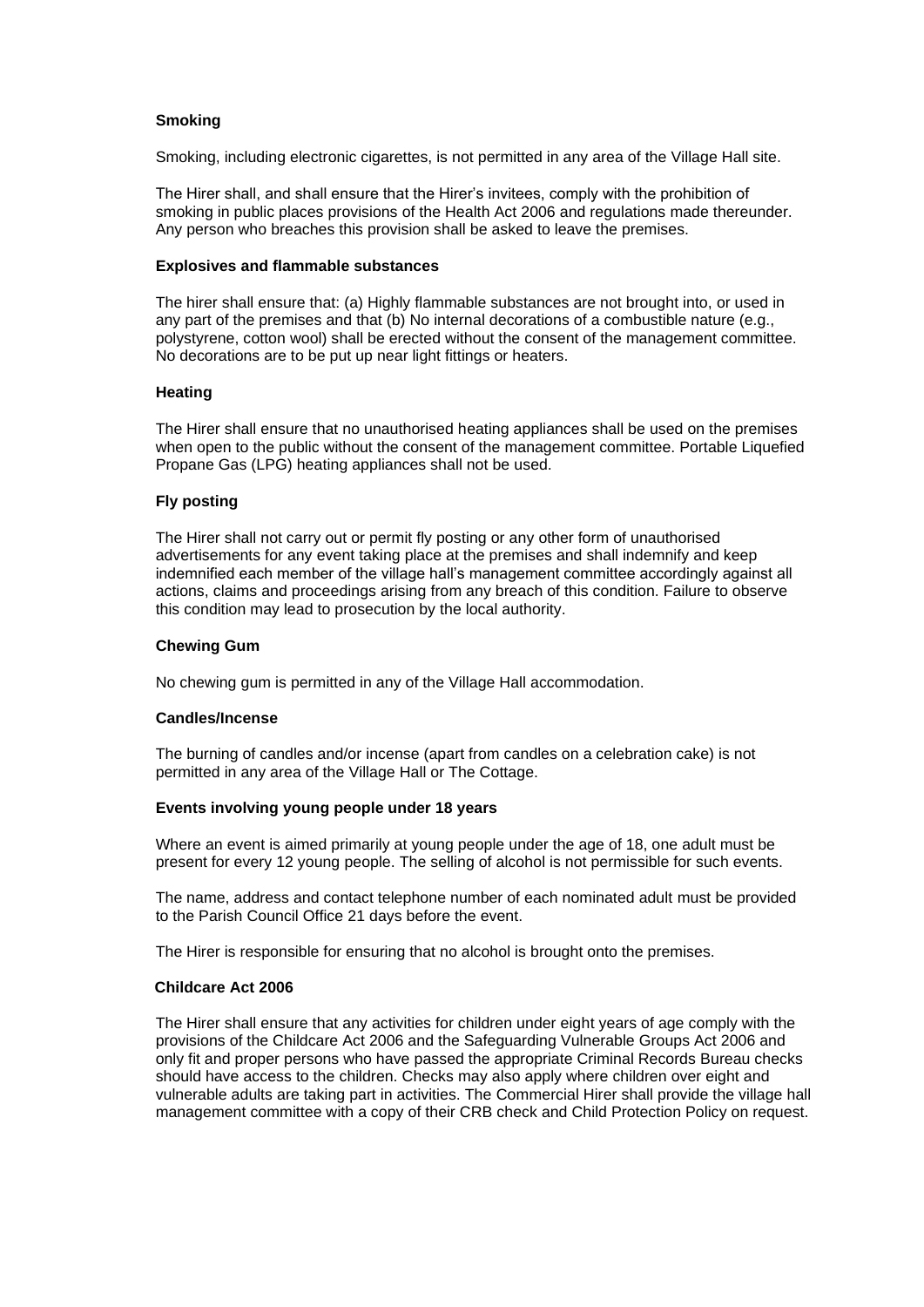## **Ventilation**

To ensure fire safety and to prevent noise pollution all doors and windows at the front of the building must remain closed, except for access where appropriate. Fire doors **MUST NOT** be propped open. If additional ventilation is required, please use the high-level windows at the back of the Hall which can be opened by winding the white handles.

**DO NOT** open the emergency fire access doors, as this will activate the Intruder Alarm Security system.

During the Covid pandemic and under Government guidance windows and some doors must remain open for ventilation. Guidance will be provided by the Parish Council on which doors and windows are to remain open.

## **Electrical Appliances**

Any electrical appliances brought into the premises by the Hirer should have been checked by a qualified electrician and have a current Portable Appliance Test sticker if applicable.

## **Safety and Security Arrangements**

The Hirer is responsible for the general security of the building and must not leave the building unattended and unlocked at any time. The Hirer is also responsible for the safety of their guests. It is the responsibility of the Hirer to ensure that no unauthorised members of the public are allowed access to the premises. If a disturbance occurs inside or outside the premises the Hirer should contact the emergency services.

## **Use of Kitchens**

**Children are NOT allowed in the kitchens.** If using the hot water boiler in the Main Kitchen or the Alan Talbott Room, please ensure they are turned **OFF** when you leave. The hot water boiler in the Alan Talbott Room must be switched off*.* On vacating the kitchen please check:

- a) all crockery is washed and stored away in the cupboard;
- b) all surfaces have been wiped clean
- c) all electrical equipment is unplugged or turned off **except the water boiler** (in the main kitchen); and
- d**)** lights and extractor fan are turned off.

**Health and hygiene** The Hirer shall, if preparing, serving, or selling food, observe all relevant food health and hygiene legislation and regulations.

## **Fire Points**

If you discover a fire, please refer to the nearest Fire Alarm Call Point and follow the instructions on the Fire Action Notice.

### **Exit by the nearest exit and assemble at the Main Car Park, Station Road end. Do not reenter the building until instructed to do so by the Fire Brigade in the event of an actual fire.**

### **Accidents**

Any accident or dangerous occurrence must be reported to either the Duty Premises Officer or the Parish Manager, as soon as is practicably possible. An accident record book is kept in the Parish Office which must be completed after any accident or dangerous occurrence leading to injury. The Accident Record Book is kept in accordance with the requirement of the General Data Protection Regulation (GDPR) 2018.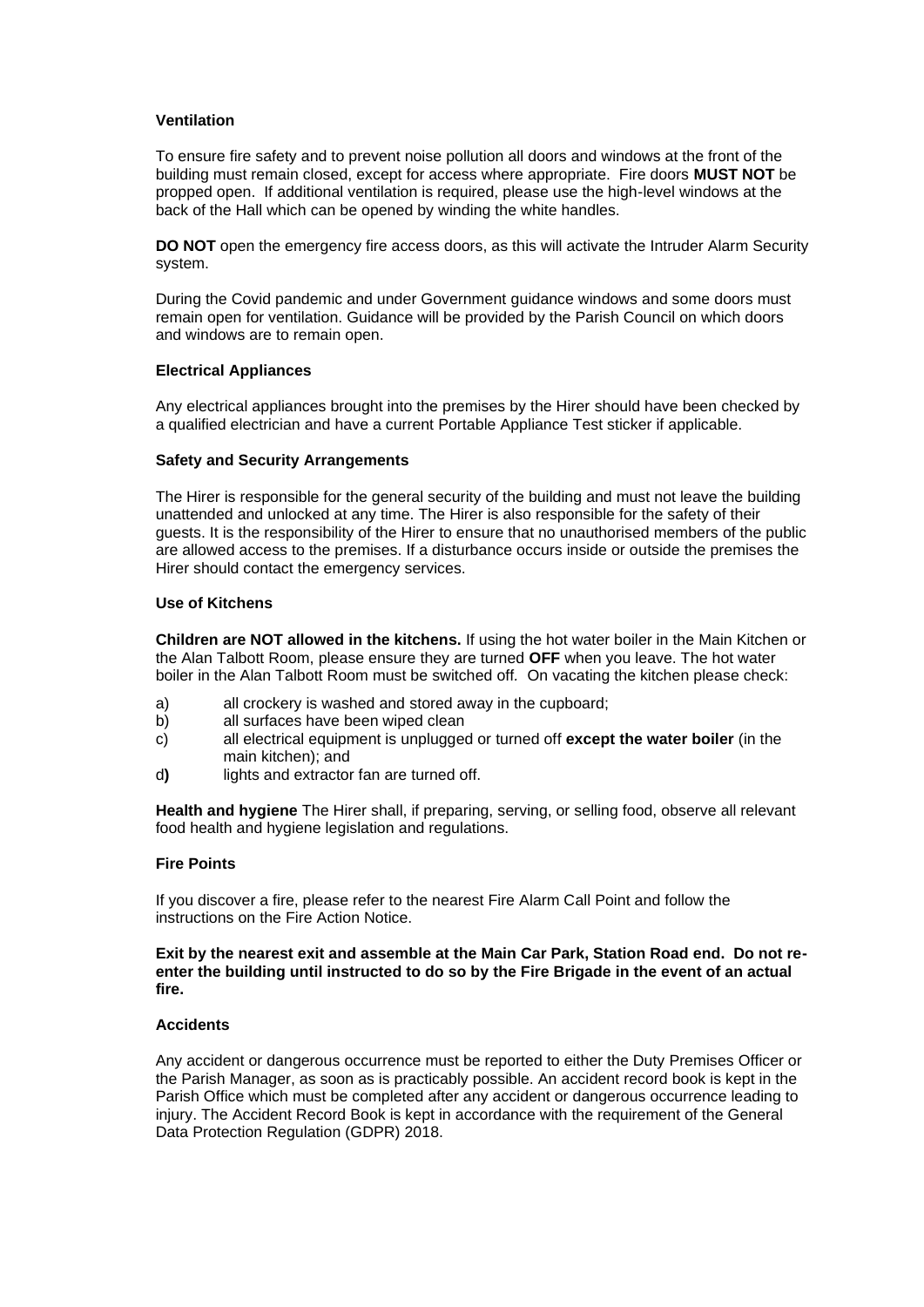### **Cancellation**

The Parish Council reserves the right to cancel a booking at any time. Every effort will be made to avoid this, but in the event of such termination the Parish Council will refund to the Hirer all monies paid by the Hirer to the Parish Council. The Parish Council will not however be liable to make any further payment to the Hirer in respect of expenses costs or losses incurred directly or indirectly by the Hirer in relation to the termination.

## **Complaints**

The Parish Office wishes to be notified should you have any complaints or problems with your booking. Please address them to:

The Parish Manager: Broughton Astley Parish Council Station Road Broughton Astley Leicester LE9 6PT 01455 285655

*The Parish Council reserves the right to vary any of these terms and conditions at its absolute discretion.*

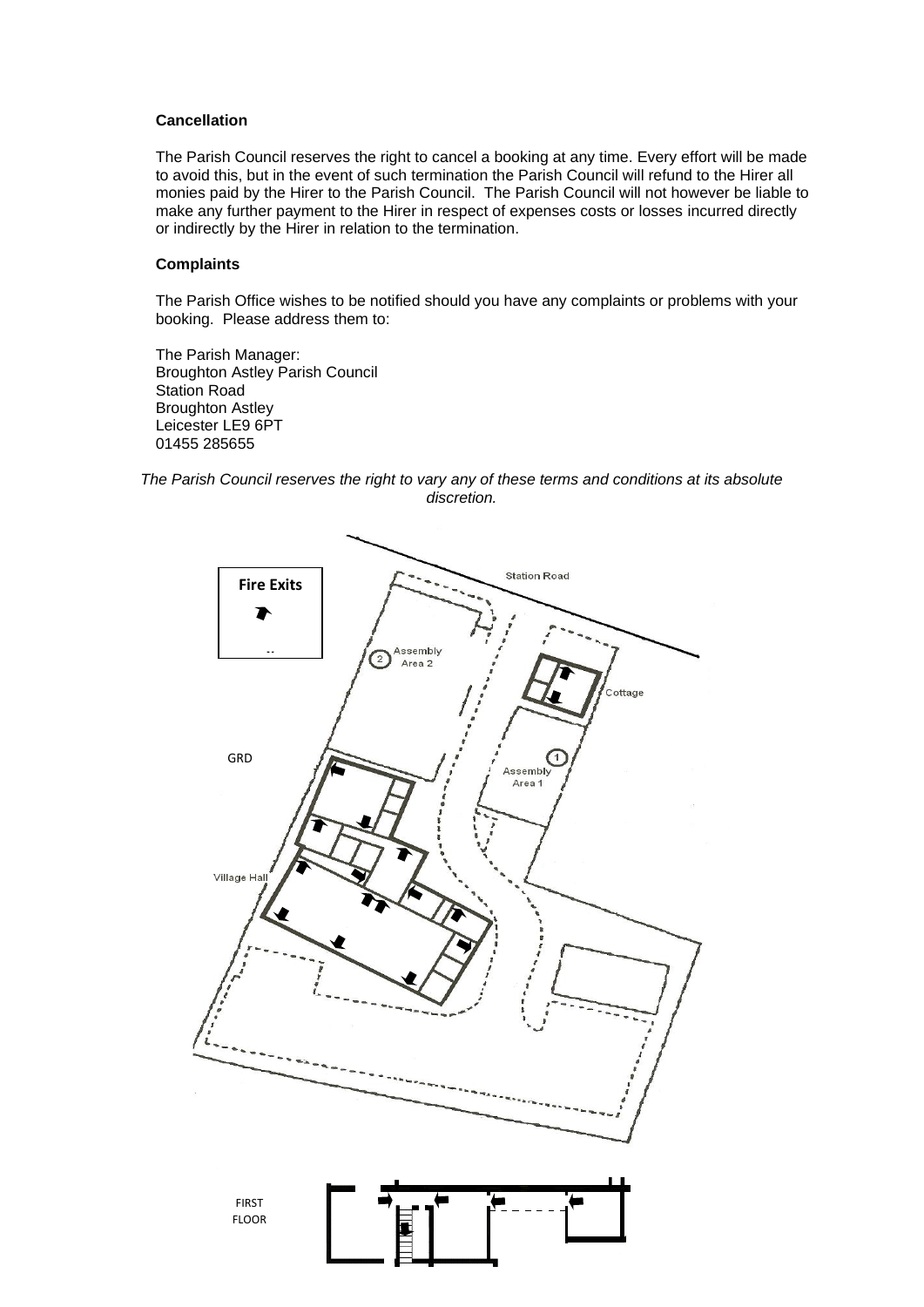# **USERS OF THE VILLAGE HALL - HEALTH AND SAFETY - TERMS AND CONDITIONS**

Broughton Astley Village Hall is a modern, purpose-built facility which enjoys routine inspection, testing and maintenance. The building has an excellent safety record, but health and safety is important, so users are always reminded to follow these Health and Safety indicators when moving about the Hall and using its facilities. Users should pay attention to the following hazards.

**Fire:** Fire exits, and evacuation assembly points are shown on the last page. Please familiarise yourself with these and ensure that exits and gangways are always kept clear. If the fire alarm is activated leave the building immediately by the nearest exit and call the Fire Service**.**

**Slips and spills:** Get help to carry any large or heavy items. Cordon off or patrol any spillages prior to clearing up. Prevent children from running in areas where they cannot be seen easily. Do not allow jumping off the stage. Please report any tripping hazards you find to the Premises Officer.

**Electricity:** The electrical system in the Hall is checked and tested regularly. Do not operate switches with wet hands or if they look damaged. Please report any faults to the Premises Officer.

**Lifting:** Our Premises Officer will make available furniture and equipment in accordance with your instructions. He will also put it away on completion of your booking. It is not the Premises Officer's responsibility for arranging furniture or moving items you bring into the hall. If you are moving highsided display panels or other equipment, ensure the ceiling fans are turned off. Always get help when moving heavy items.

**Hot water:** Ensure your work area is clear and pay full attention when using hot water, especially from the boiler or kettle. Please advise the Premises Officer if the hot water in the sink taps becomes too hot to touch.

**Cookers and other kitchen equipment:** Please pay full attention when using the cooker, microwave and any other item of kitchen equipment. All equipment must be operated in accordance with the manufacturer's instructions. These are in the drawer by the main cooker**. Children are not allowed in the kitchens at any time.**

**Cupboards:** Be aware of falling items when opening cupboards, especially those above head height, in case items have been poorly stacked. Ensure that items are put away tidily, safely and clean.

**Cleaning:** The hirer will carry out high contact cleaning 15 minutes before and after the start of the booking. This regime has been in place since the start of the Covid pandemic. A cleaning schedule must be signed each time after cleaning.

Please check that you take all of your personal belongings with you. If any emergency cleaning is required during your booking to minimise the risks to other Hall users, advise the Premises Officer of the action taken.

**Entertainers:** Hirer's of the Village Hall, using external entertainers with direct access to children, must ensure they have checked that they hold a relevant DBS certificate in accordance with government guidelines. The Parish Council will not be held responsible for making such checks.

**Stage:** Be aware of falling from the stage or stage steps. Children should not play unsupervised or jump from either the stage or steps.

**Children:** Please ensure children are not left unsupervised at any time. **Under no circumstances should children be allowed to play in the car park or the toilets, on their own or with other children.**

**Faults/ damage/ comments**: Please report any faults or damage to the office as soon as possible so that they can be rectified quickly. The Parish Council welcome comments or observations that you may have about your hire of the village hall.